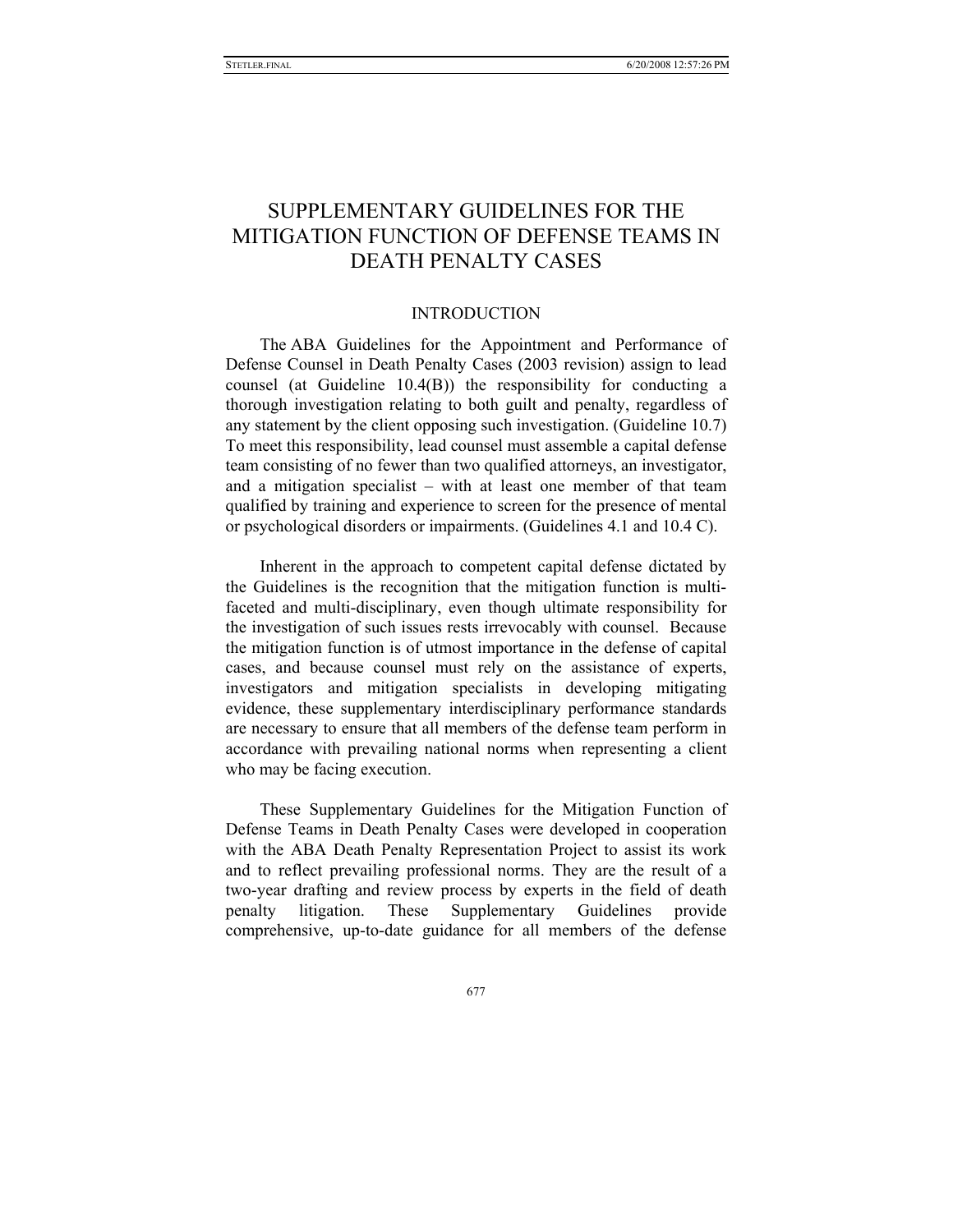team, and will provide useful guidance to judges and defense counsel on selecting, funding and working with mitigation specialists. Following the Guidelines will help ensure effective assistance of counsel for all persons charged with or convicted of capital crimes. These Supplementary Guidelines explain in greater detail the elements of the mitigation function of capital defense teams. Because they are consistent with, elucidate and incorporate by reference the ABA Guidelines, these Supplementary Guidelines follow the same general organizational structure as the ABA Guidelines for the Appointment and Performance of Defense Counsel in Death Penalty Cases.

The skills, abilities, and functions outlined in these Supplementary Guidelines must be present throughout the defense team, and the responsibility for the development and presentation of mitigation evidence must be incorporated into the defense case at all stages of the proceedings from the moment the client is taken into custody, and extending to all stages of every case in which the jurisdiction may be entitled to seek the death penalty, including initial and ongoing investigation, pretrial proceedings, trial, appeal, post-conviction review, clemency proceedings and any connected litigation. The duty to investigate, develop and pursue avenues relevant to mitigation of the offense or penalty, and to effectively communicate the fruits of those efforts to the decision-makers, rests upon defense counsel.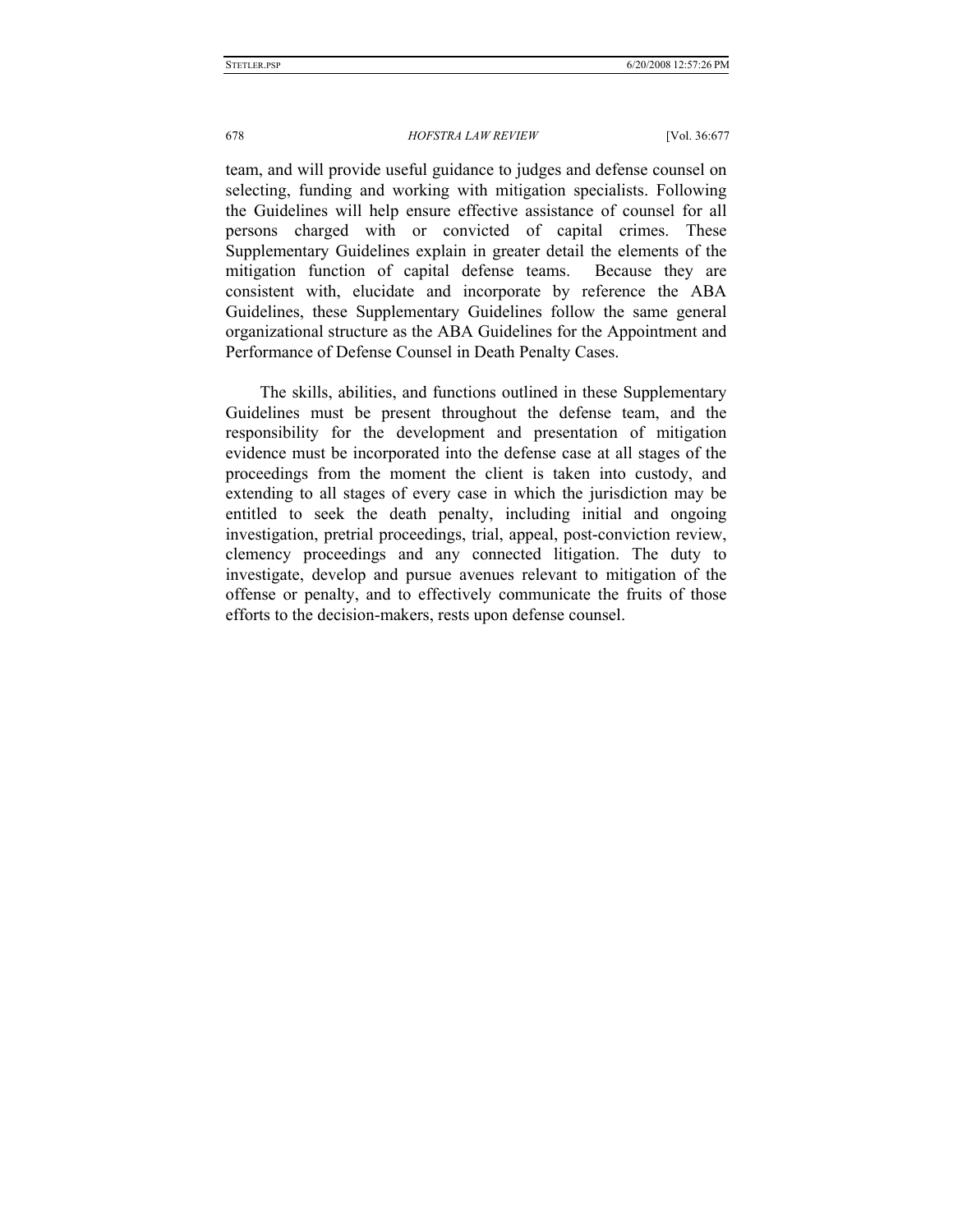# **GUIDELINE 1.1—OBJECTIVE AND SCOPE OF GUIDELINES**

- **A. The objective of these Guidelines is to summarize prevailing professional norms for mitigation investigation, development and presentation by capital defense teams, in order to ensure high quality representation for all persons facing the possible imposition or execution of a death sentence in any jurisdiction. All capital defense teams must be comprised of individuals who, through their experience, training and function, strive to fulfill the constitutional mandate that the sentencer consider all evidence in support of a sentence other than death. Mitigation evidence includes, but is not limited to, compassionate factors stemming from the diverse frailties of humankind, the ability to make a positive adjustment to incarceration, the realities of incarceration and the actual meaning of a life sentence, capacity for redemption, remorse, execution impact, vulnerabilities related to mental health, explanations of patterns of behavior, negation of aggravating evidence regardless of its designation as an aggravating factor, positive acts or qualities, responsible conduct in other areas of life (e.g. employment, education, military service, as a family member), any evidence bearing on the degree of moral culpability, and any other reason for a sentence less than death.**
- **B. These Guidelines apply from the moment that counsel is appointed and extend to all stages of every case in which the jurisdiction may be entitled to seek the death penalty, including initial and ongoing investigation, pretrial proceedings, trial, appeal, post-conviction review, competency-to-be-executed proceedings, clemency proceedings and any connected litigation.**

*Cross- References:* 

ABA Guidelines for the Appointment and Performance of Defense Counsel in Death Penalty Cases 1.1—Objective and Scope of Guidelines; 4.10—The Defense Team and Supporting Services.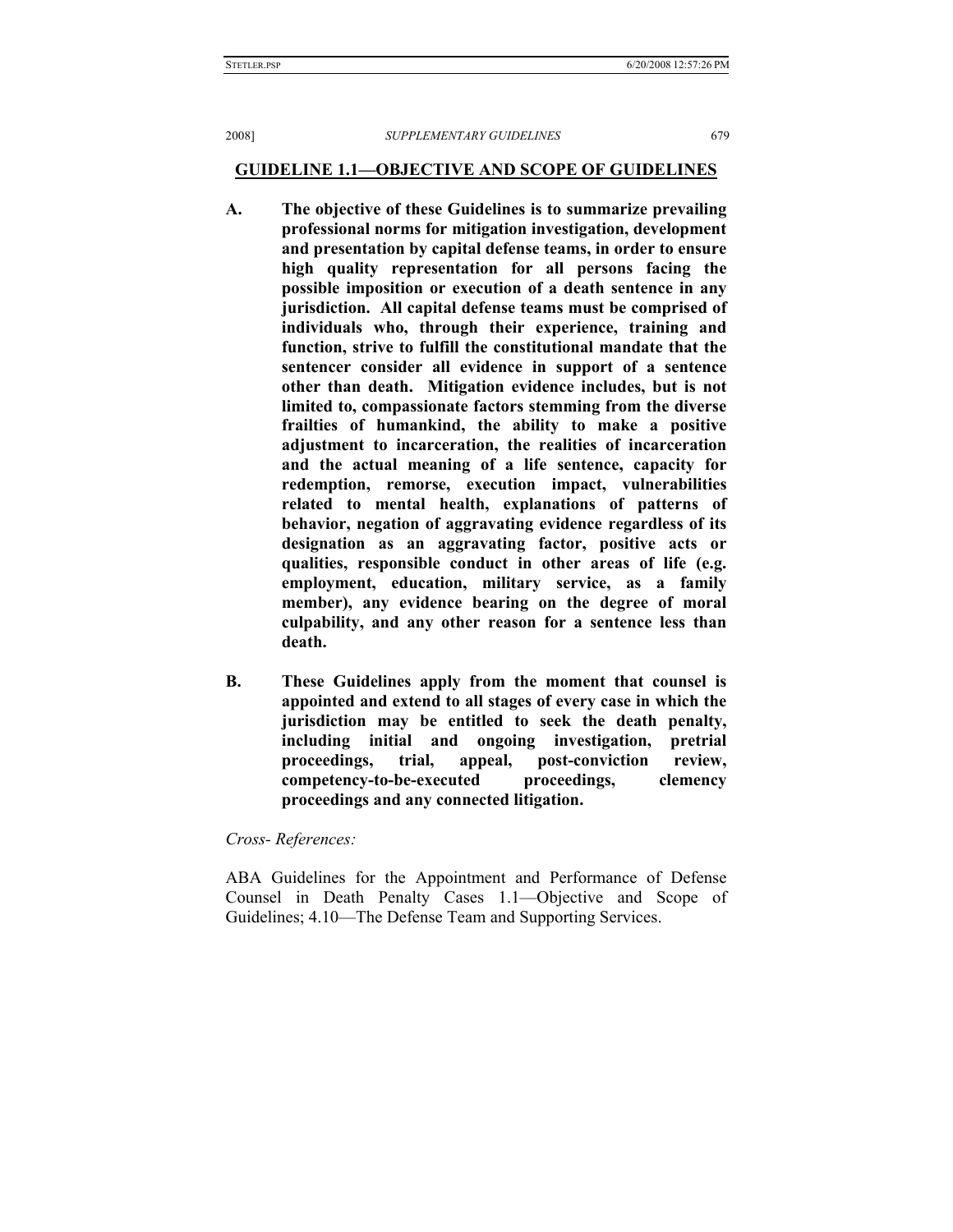# **GUIDELINE 4.1—THE CAPITAL DEFENSE TEAM: THE ROLE OF MITIGATION SPECIALISTS**

- **A. In performing the mitigation investigation, counsel has the duty to obtain services of persons independent of the government and the right to select one or more such persons whose qualifications fit the individual needs of the client and the case. Applications to the court for the funding of mitigation services should be conducted ex parte, in camera, and under seal.**
- **B. Counsel has a duty to hire, assign or have appointed competent team members; to investigate the background, training and skills of team members to determine that they are competent; and to supervise and direct the work of all team members. Counsel must conduct such investigation of the background, training and skills of the team members as will determine that they are competent and must ensure on an ongoing basis that their work is of high professional quality.**
- **C. All members of the defense team are agents of defense counsel. They are bound by rules of professional responsibility that govern the conduct of counsel respecting privilege, diligence, and loyalty to the client. The privileges and protections applicable to the work of all defense team members derive from their role as agents of defense counsel. The confidentiality of communication with persons providing services pursuant to court appointment should be protected to the same extent as if such persons were privately retained. Like counsel, non-attorney members of the defense team have a duty to maintain complete and accurate files, including records that may assist successor counsel in documenting attempts to comply with these Guidelines.**
- **D. It is counsel's duty to provide each member of the defense team with the necessary legal knowledge for each individual case, including features unique to the jurisdiction or procedural posture. Counsel must provide mitigation specialists with knowledge of the law affecting their work, including an understanding of the capital charges and**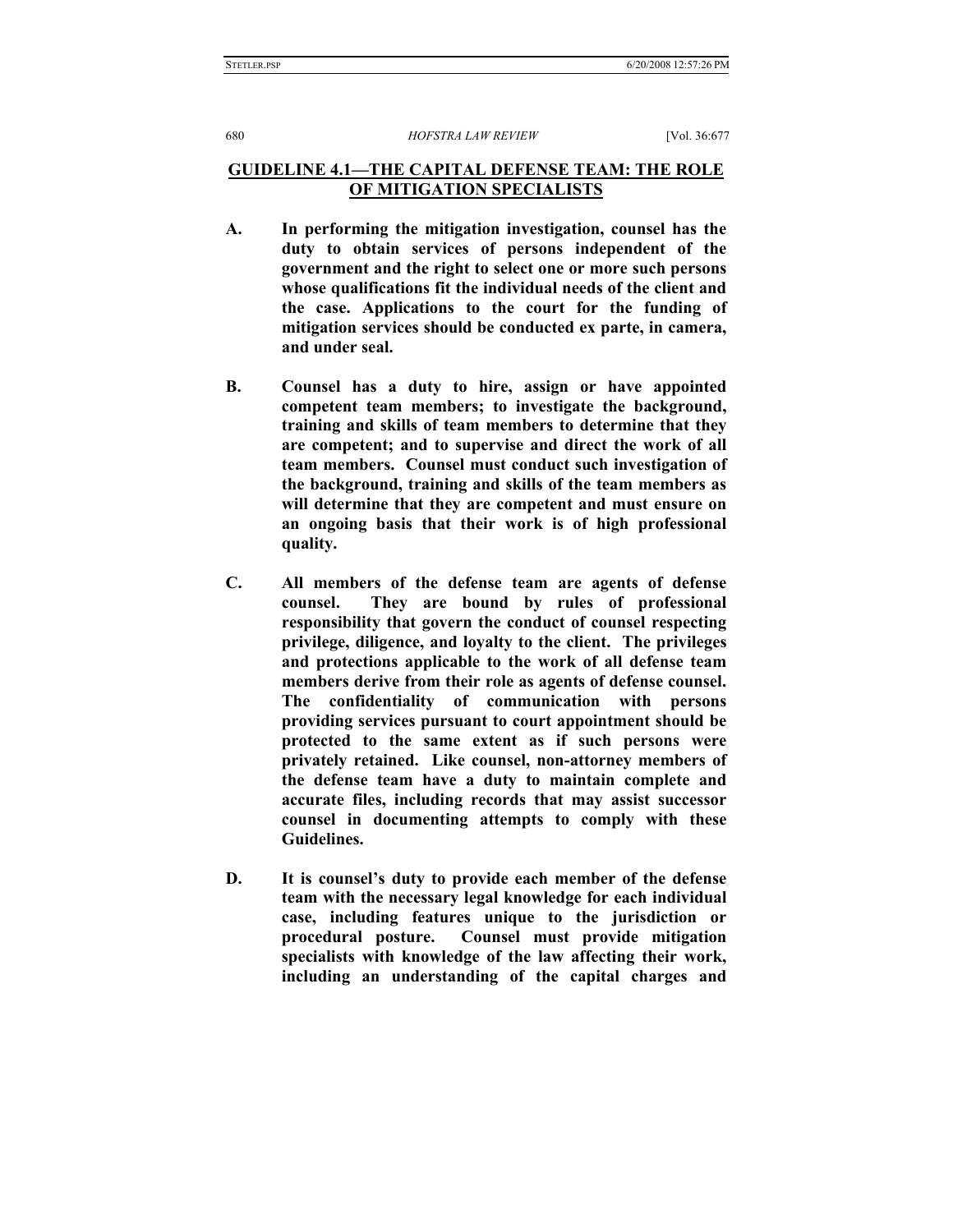**available defenses; applicable capital statutes and major state and federal constitutional principles; applicable discovery rules at the various stages of capital litigation; applicable evidentiary rules, procedural bars and "dooropening" doctrines; and rules affecting confidentiality, disclosure, privileges and protections.** 

*Cross- References:* 

ABA Guidelines for the Appointment and Performance of Defense Counsel in Death Penalty Cases 4.1—The Defense Team and Supporting Services.

ABA Model Rules of Professional Conduct 1.3—Diligence; 1.6— Confidentiality of Information; 1.7—Conflict of Interest: Current Clients; 1.8—Conflict of Interest: Current Clients: Specific Rules; 1.9— Duties to Former Clients; 1.10—Imputation of Conflicts of Interest: General Rule; 1.11—Special Conflicts of Interest for Former and Current Government Officers and Employees; 1.14—Client with Diminished Capacity; 2.3—Evaluations for Use by Third Person.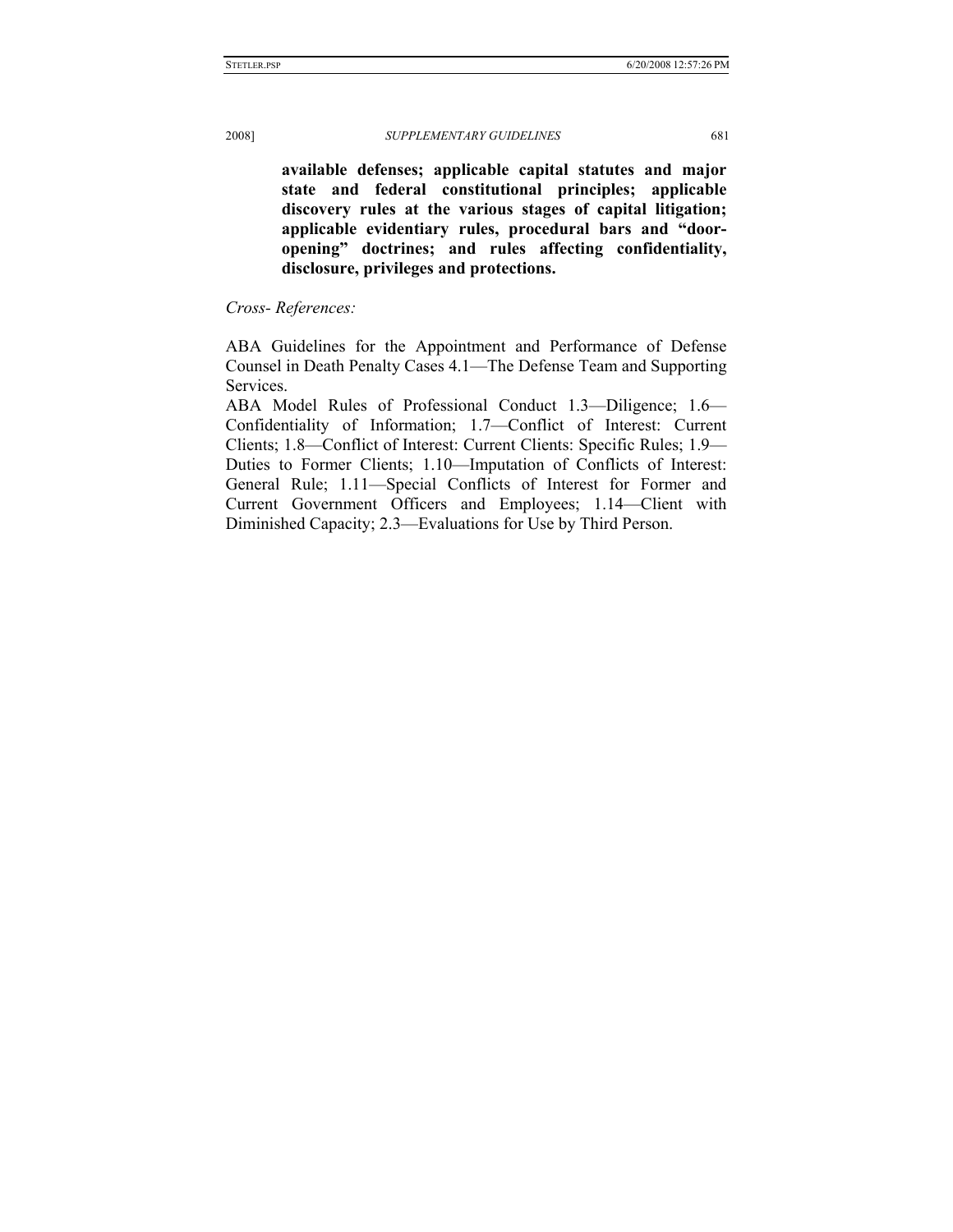#### **GUIDELINE 5.1—QUALIFICATIONS OF THE DEFENSE TEAM**

- **A. Capital defense team members should demonstrate a commitment to providing high quality services in the defense of capital cases; should satisfy the training requirements set forth in these Supplementary Guidelines; and should be skilled in the investigation, preparation and presentation of evidence within their areas of expertise.**
- **B. The defense team must include individuals possessing the training and ability to obtain, understand and analyze all documentary and anecdotal information relevant to the client's life history. Life history includes, but is not limited to: medical history; complete prenatal, pediatric and adult health information; exposure to harmful substances in utero and in the environment; substance abuse history; mental health history; history of maltreatment and neglect; trauma history; educational history; employment and training history; military experience; multi-generational family history, genetic disorders and vulnerabilities, as well as multi-generational patterns of behavior; prior adult and juvenile correctional experience; religious, gender, sexual orientation, ethnic, racial, cultural and community influences; socio-economic, historical, and political factors.**
- **C. Mitigation specialists must be able to identify, locate and interview relevant persons in a culturally competent manner that produces confidential, relevant and reliable information. They must be skilled interviewers who can recognize and elicit information about mental health signs and symptoms, both prodromal and acute, that may manifest over the client's lifetime. They must be able to establish rapport with witnesses, the client, the client's family and significant others that will be sufficient to overcome barriers those individuals may have against the disclosure of sensitive information and to assist the client with the emotional impact of such disclosures. They must have the ability to advise counsel on appropriate mental health and other expert assistance.**
- **D. Team members must have the training and ability to use the information obtained in the mitigation investigation to**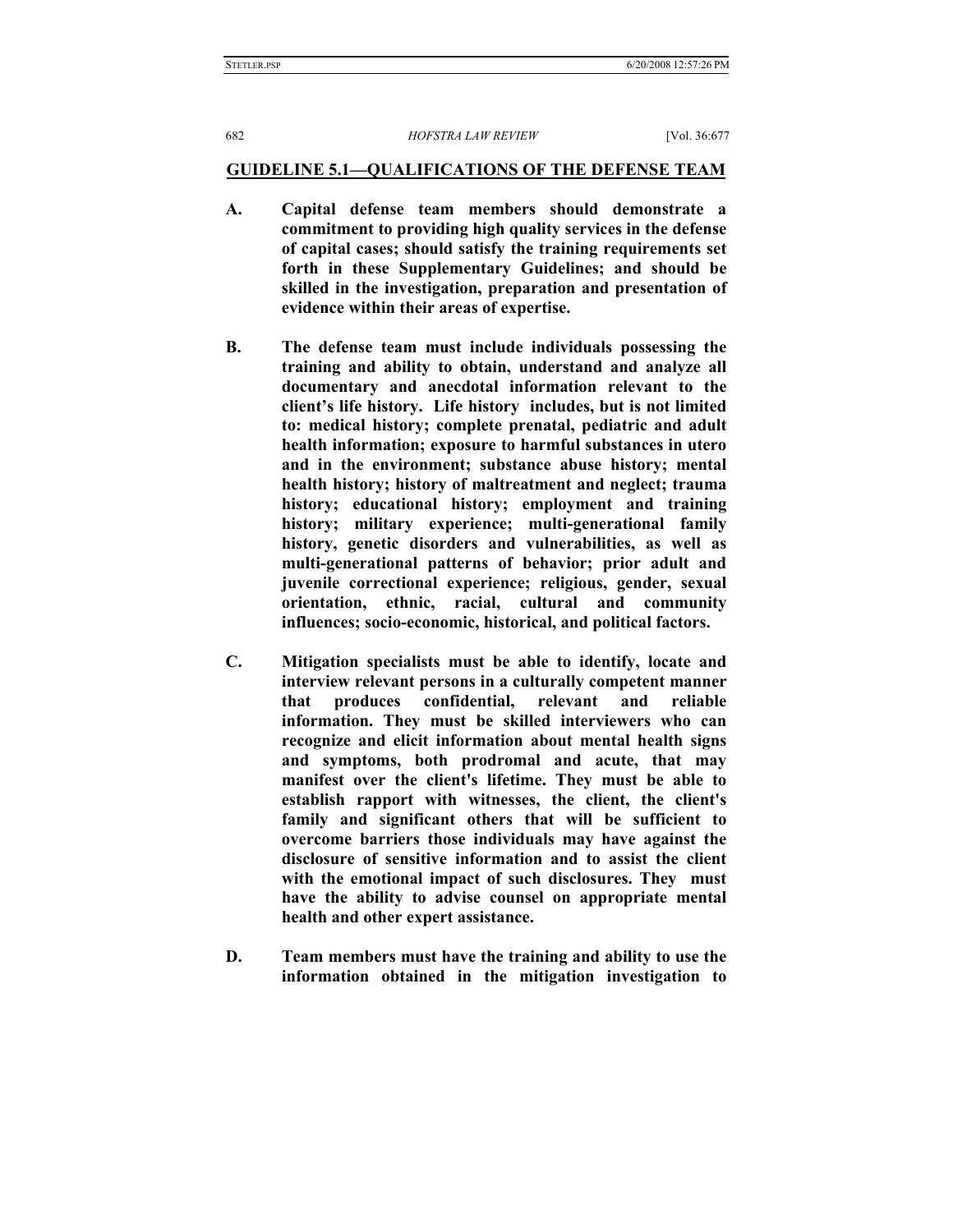**illustrate and illuminate the factors that shaped and influenced the client's behavior and functioning. The mitigation specialist must be able to furnish information in a form useful to counsel and any experts through methods including, but not limited to: genealogies, chronologies, social histories, and studies of the cultural, socioeconomic, environmental, political, historical, racial and religious influences on the client in order to aid counsel in developing an affirmative case for sparing the defendant's life.** 

- **E. At least one member of the team must have specialized training in identifying, documenting and interpreting symptoms of mental and behavioral impairment, including cognitive deficits, mental illness, developmental disability, neurological deficits; long-term consequences of deprivation, neglect and maltreatment during developmental years; social, cultural, historical, political, religious, racial, environmental and ethnic influences on behavior; effects of substance abuse and the presence, severity and consequences of exposure to trauma. Team members acquire knowledge, experience, and skills in these areas through education, professional training and properly supervised experience.**
- **F. Mitigation specialists must possess the knowledge and skills to obtain all relevant records pertaining to the client and others. They must understand the various methods and mechanisms for requesting records and obtaining the necessary waivers and releases, and the commitment to pursue all means of obtaining records.**

### *Cross- References:*

ABA Guidelines for the Appointment and Performance of Defense Counsel in Death Penalty Cases 10.7—Investigation; 4.1—The Defense Team and Supporting Services; 5.1—Qualifications of Defense Counsel.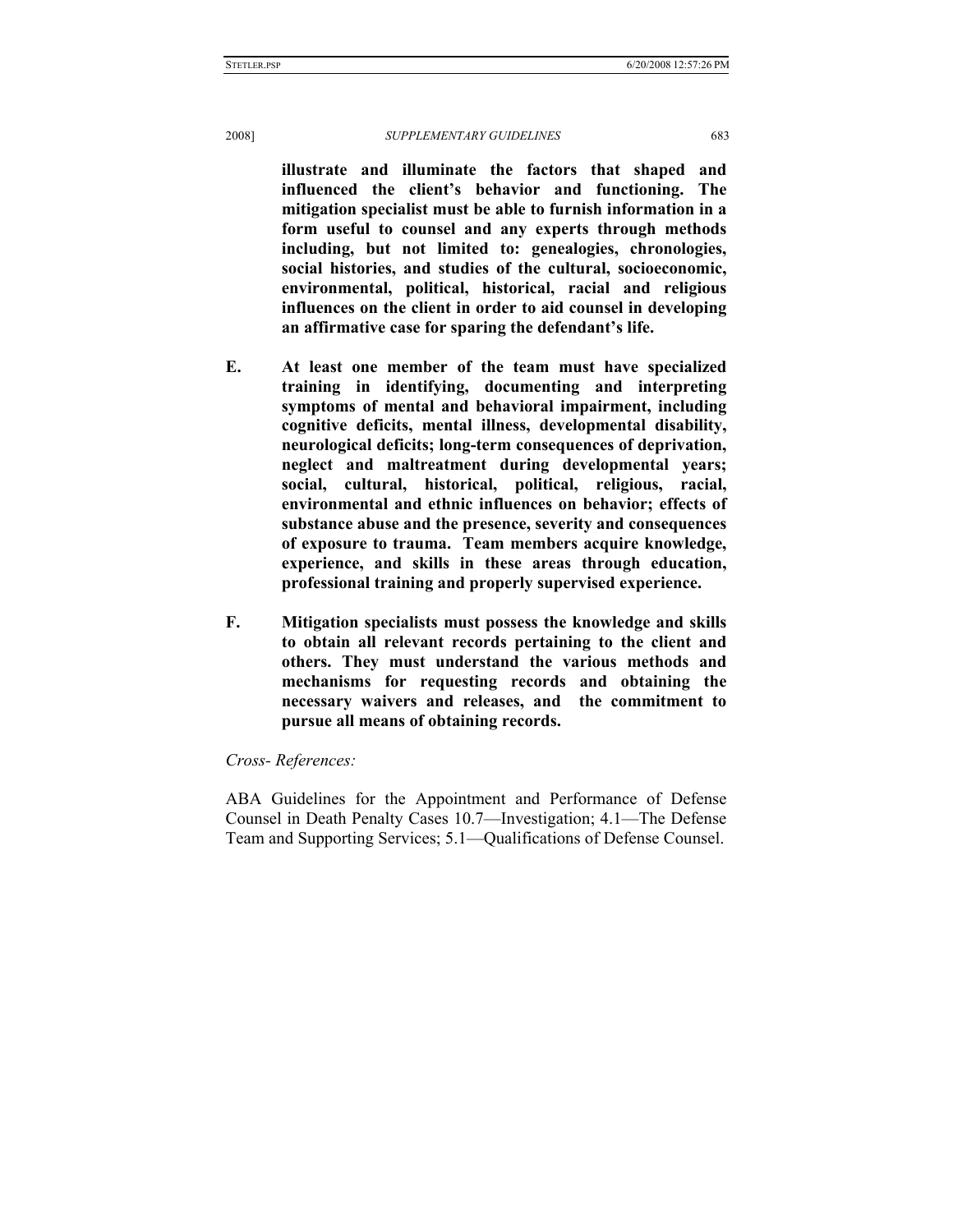### **GUIDELINE 6.1—WORKLOAD**

**Counsel should ensure that the workload of defense team members in death penalty cases is maintained at a level that enables counsel to provide each client with high quality legal representation in accordance with these supplementary Guidelines and the ABA Guidelines as a whole. In the case of mitigation specialists on the staff of an institutional defender office, the office should implement mechanisms to ensure that their workload is maintained at a level that enables them to provide each client with high quality services and assistance in accordance with these Guidelines.** 

*Cross- Reference:*

ABA Guidelines for the Appointment and Performance of Defense Counsel in Death Penalty Cases 6.1—Workload.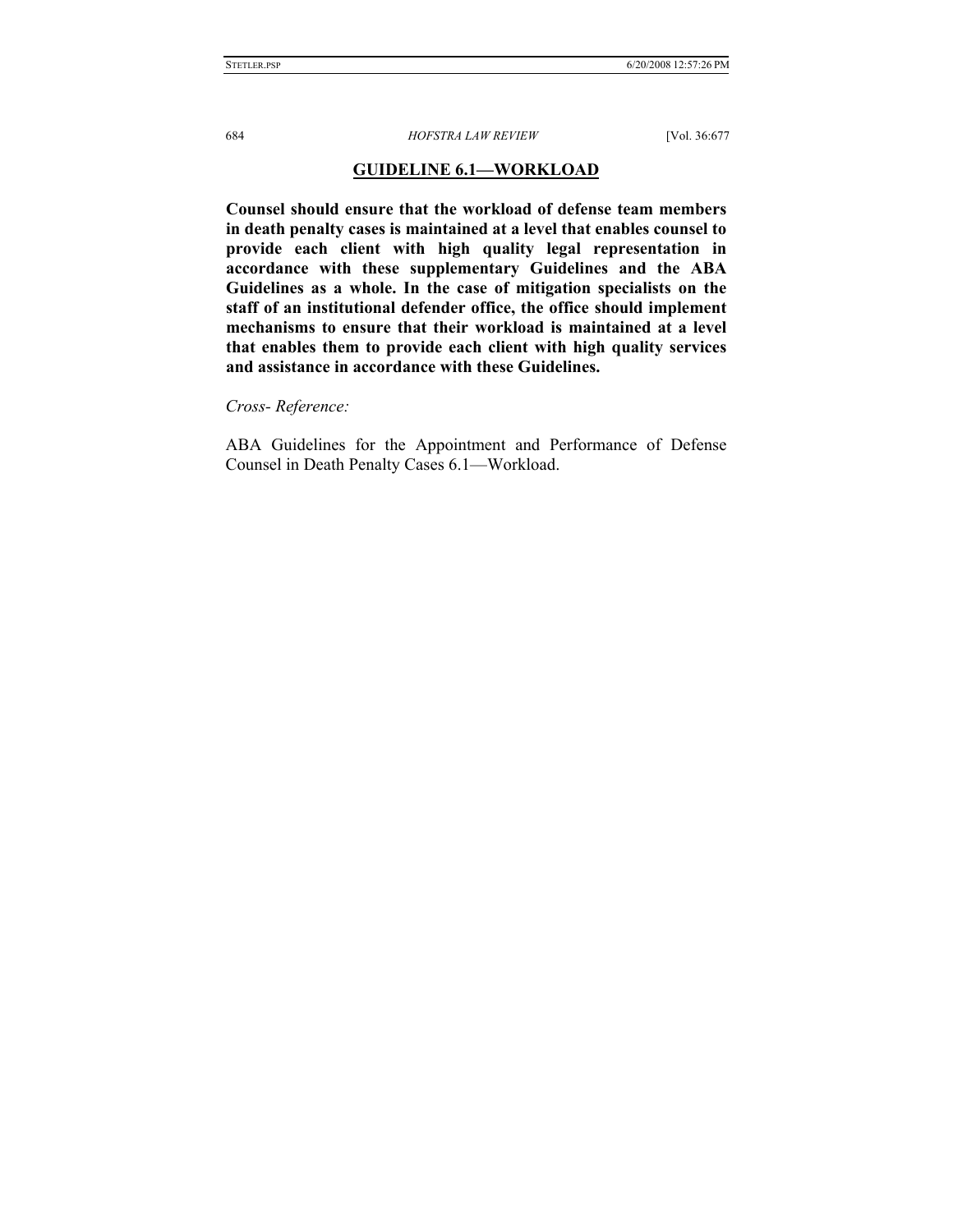STETLER.PSP 6/20/2008 12:57:26 PM

2008] *SUPPLEMENTARY GUIDELINES* 685

# **GUIDELINE 8.1—TRAINING**

- **A. All capital defense team members should attend and successfully complete, at least once every year, a specialized training program that focuses on the defense of death penalty cases offered by an organization with substantial experience and expertise in the defense of persons facing execution and committed to the national standard of practice embodied in these supplemental Guidelines and the ABA Guidelines as a whole.**
- **B. Funding should be provided for team members to receive effective training and continuing professional education in their respective fields of expertise.**

*Cross- Reference:*

ABA Guidelines for the Appointment and Performance of Defense Counsel in Death Penalty Cases 8.1—Training.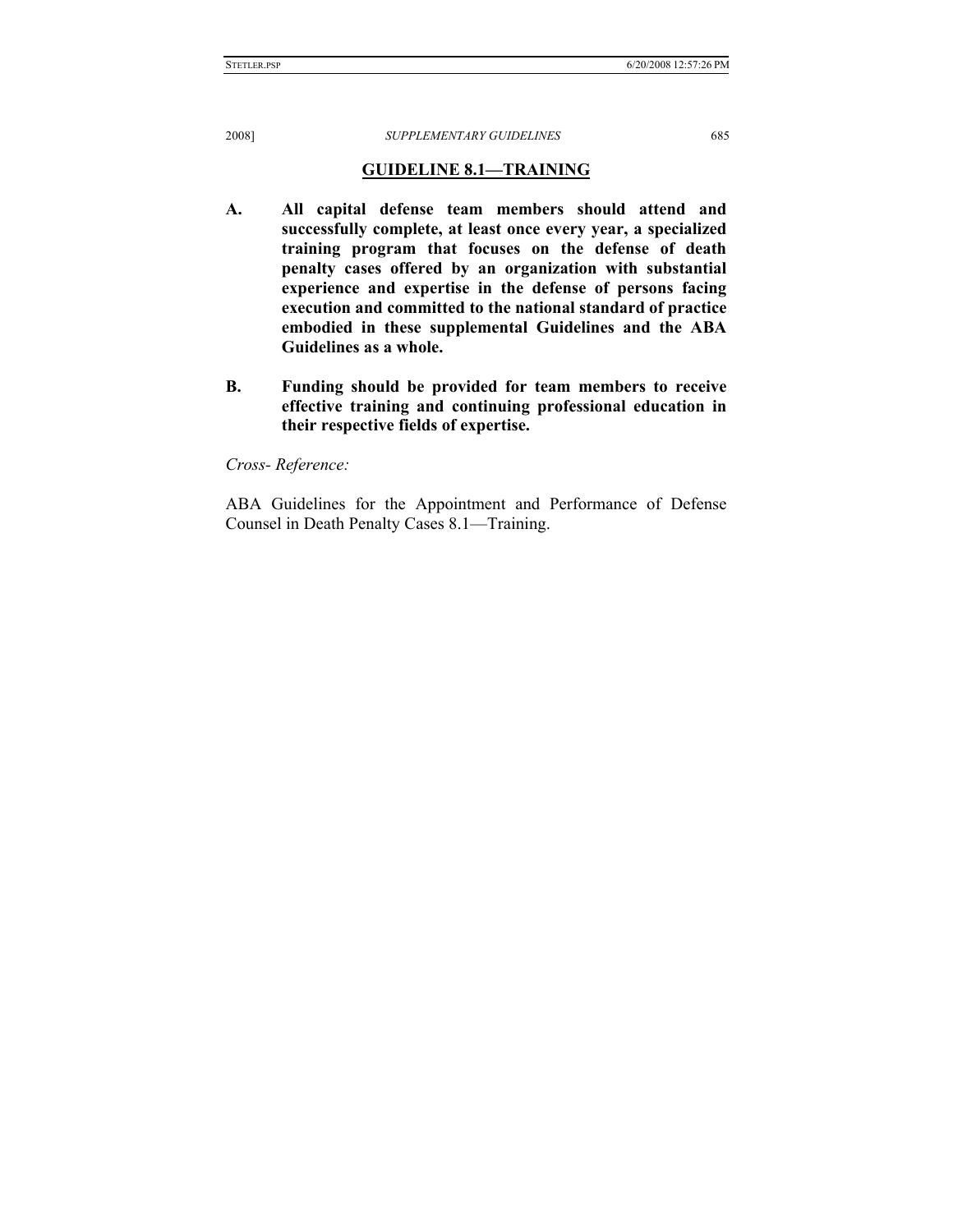### **GUIDELINE 9.1—FUNDING AND COMPENSATION**

**Non-attorney members of the defense team should be fully compensated at a rate that is commensurate with the provision of high quality legal representation and reflects the specialized skills needed to assist counsel with the litigation of death penalty cases. Flat fees, caps on compensation, and lump-sum contracts are improper in death penalty cases.** 

*Cross- Reference:*

ABA Guidelines for the Appointment and Performance of Defense Counsel in Death Penalty Cases 9.1—Funding and Compensation.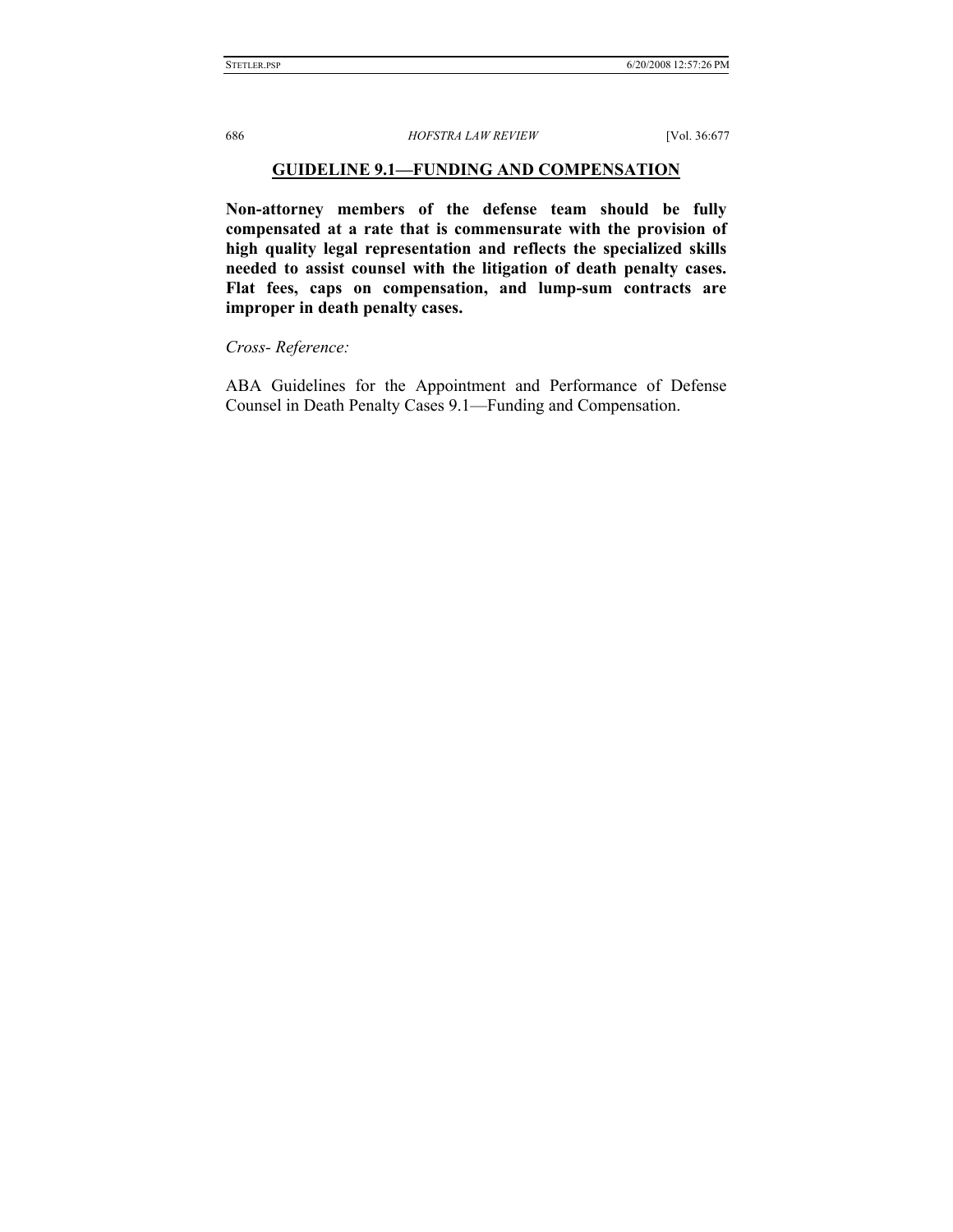# **GUIDELINE 10.3—OBLIGATIONS OF TEAM MEMBERS RESPECTING WORKLOAD**

**All members of the defense team in death penalty cases should limit their caseloads to the level needed to provide each client with high quality legal representation in accordance with these supplementary Guidelines and the ABA Guidelines as a whole.** 

*Cross Reference:*

ABA Guidelines for the Appointment and Performance of Defense Counsel in Death Penalty Cases 10.3—Obligations of Counsel Respecting Workload.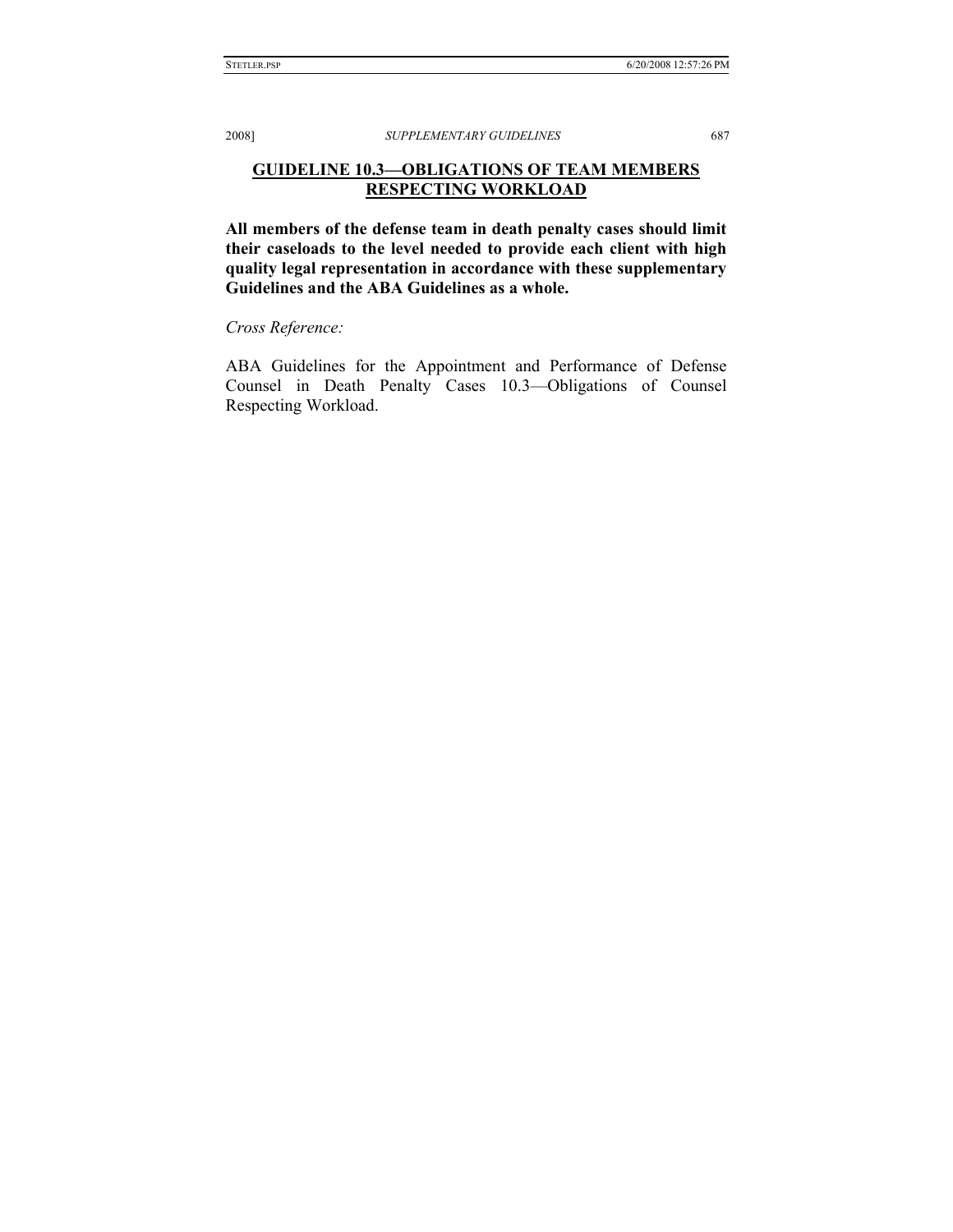# **GUIDELINE 10.4—THE DEFENSE TEAM: THE ROLE OF COUNSEL WITH RESPECT TO MITIGATION SPECIALISTS**

- **A. Counsel bears ultimate responsibility for the performance of the defense team and for decisions affecting the client and the case. It is the duty of counsel to lead the team in conducting an exhaustive investigation into the life history of the client. It is therefore incumbent upon the defense to interview all relevant persons and obtain all relevant records and documents that enable the defense to develop and implement an effective defense strategy.**
- **B. Counsel guides the defense team and, based on consultation with team members and experts, conducts ongoing reviews of the evidence, assessments of potential witnesses, and analyses of the most effective manner in which to convey the mitigating information. Counsel decides how mitigation evidence will be presented.**

#### *Cross- References:*

ABA Guidelines for the Appointment and Performance of Defense Counsel in Death Penalty Cases 10.4—The Defense Team. ABA Model Rules of Professional Conduct 5.3—Responsibilities Regarding Nonlawyer Assistant.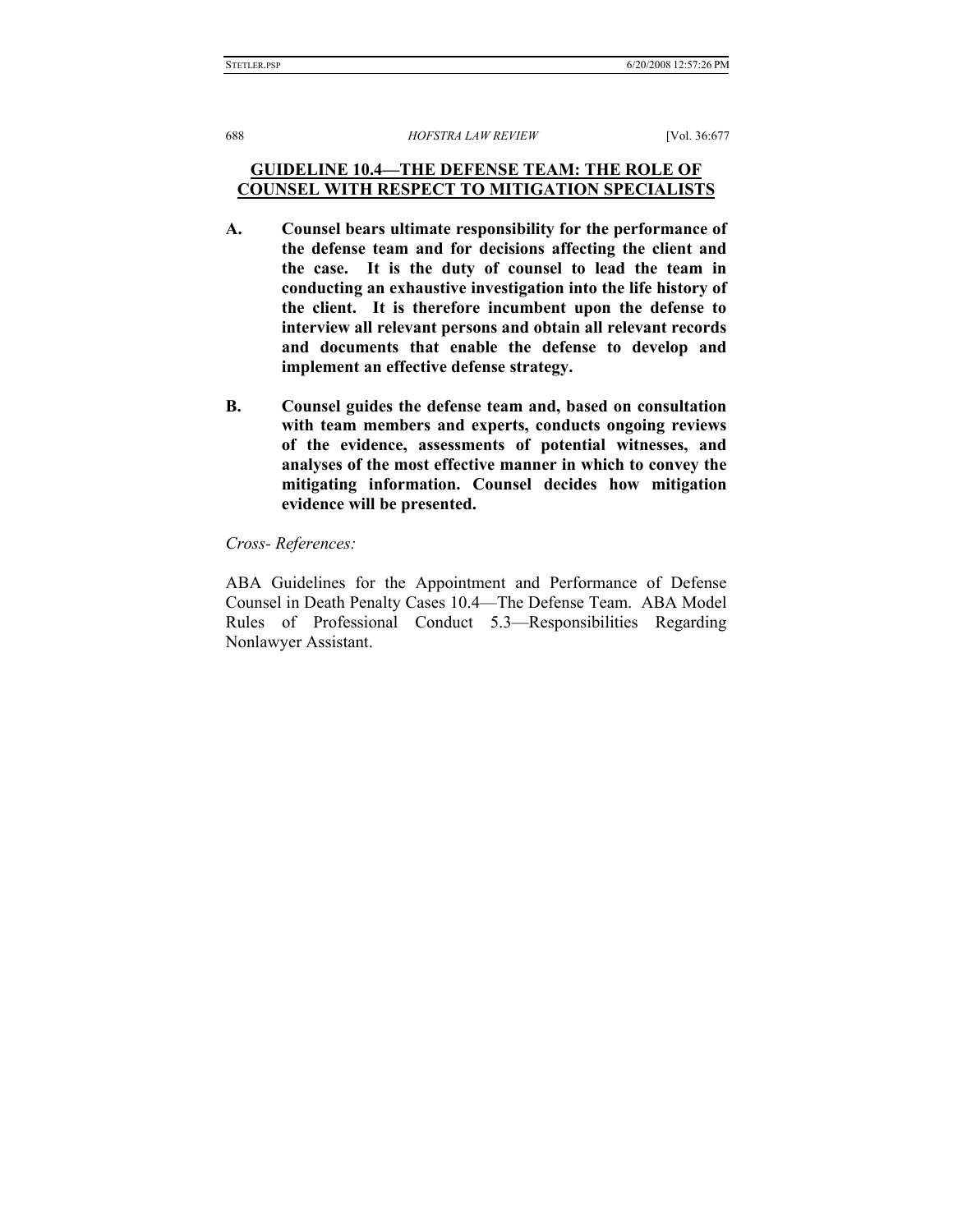**GUIDELINE 10.11—THE DEFENSE CASE: REQUISITE MITIGATION FUNCTIONS OF THE DEFENSE TEAM**

- **A. It is the duty of the defense team to aid counsel in coordinating and integrating the case for life with the guilt or innocence phase strategy.**
- **B. The defense team must conduct an ongoing, exhaustive and independent investigation of every aspect of the client's character, history, record and any circumstances of the offense, or other factors, which may provide a basis for a sentence less than death. The investigation into a client's life history must survey a broad set of sources and includes, but is not limited to: medical history; complete prenatal, pediatric and adult health information; exposure to harmful substances in utero and in the environment; substance abuse history; mental health history; history of maltreatment and neglect; trauma history; educational history; employment and training history; military experience; multi-generational family history, genetic disorders and vulnerabilities, as well as multi-generational patterns of behavior; prior adult and juvenile correctional experience; religious, gender, sexual orientation, ethnic, racial, cultural and community influences; socio-economic, historical, and political factors.**
- **C. Team members must conduct in-person, face-to-face, oneon-one interviews with the client, the client's family, and other witnesses who are familiar with the client's life, history, or family history or who would support a sentence less than death. Multiple interviews will be necessary to establish trust, elicit sensitive information and conduct a thorough and reliable life-history investigation. Team members must endeavor to establish the rapport with the client and witnesses that will be necessary to provide the client with a defense in accordance with constitutional guarantees relevant to a capital sentencing proceeding.**
- **D. Team members must provide counsel with documentary evidence of the investigation through the use of such methods as genealogies, social history reports, chronologies and reports on relevant subjects including, but not limited to, cultural, socioeconomic, environmental, racial, and**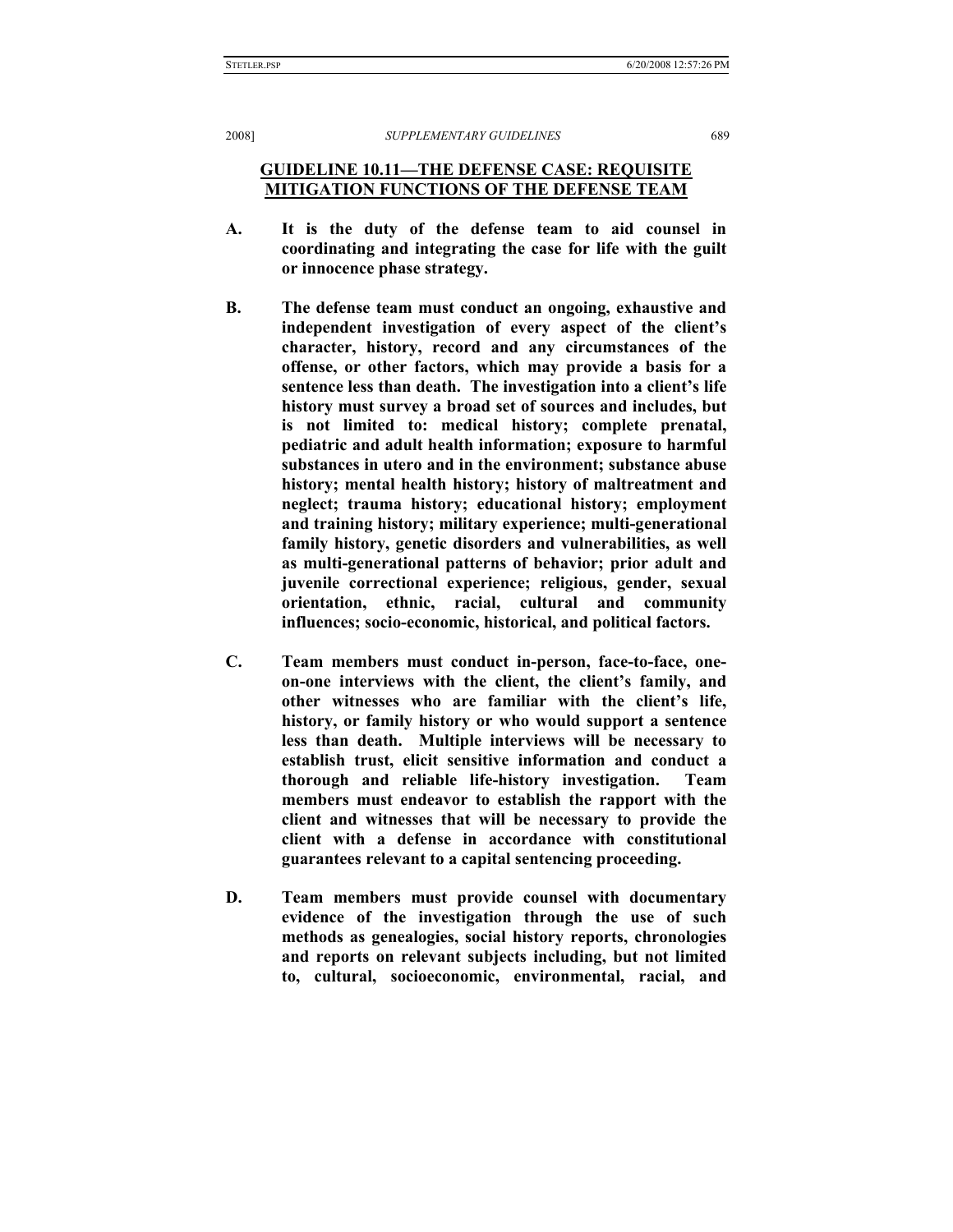**religious issues in the client's life. The manner in which information is provided to counsel is determined on a case by case basis, in consultation with counsel, considering jurisdictional practices, discovery rules and policies.** 

- **E. It is the duty of the defense team members to aid counsel in the selection and preparation of witnesses who will testify, including but not limited to:** 
	- **1. Expert witnesses, or witnesses with specialized training or experience in a particular subject matter. Such experts include, but are not limited to:** 
		- **a. Medical doctors, psychologists, toxicologists, pharmacologists, social workers and persons with specialized knowledge of medical conditions, mental illnesses and impairments; substance abuse, physical, emotional and sexual maltreatment, trauma and the effects of such factors on the client's development and functioning.**
		- **b. Anthropologists, sociologists and persons with expertise in a particular race, culture, ethnicity, religion.**
		- **c. Persons with specialized knowledge of specific communities or expertise in the effect of environments and neighborhoods upon their inhabitants.**
		- **d. Persons with specialized knowledge of institutional life, either generally or within a specific institution.**
	- **2. Lay witnesses, or witnesses who are familiar with the defendant or his family, including but not limited to:**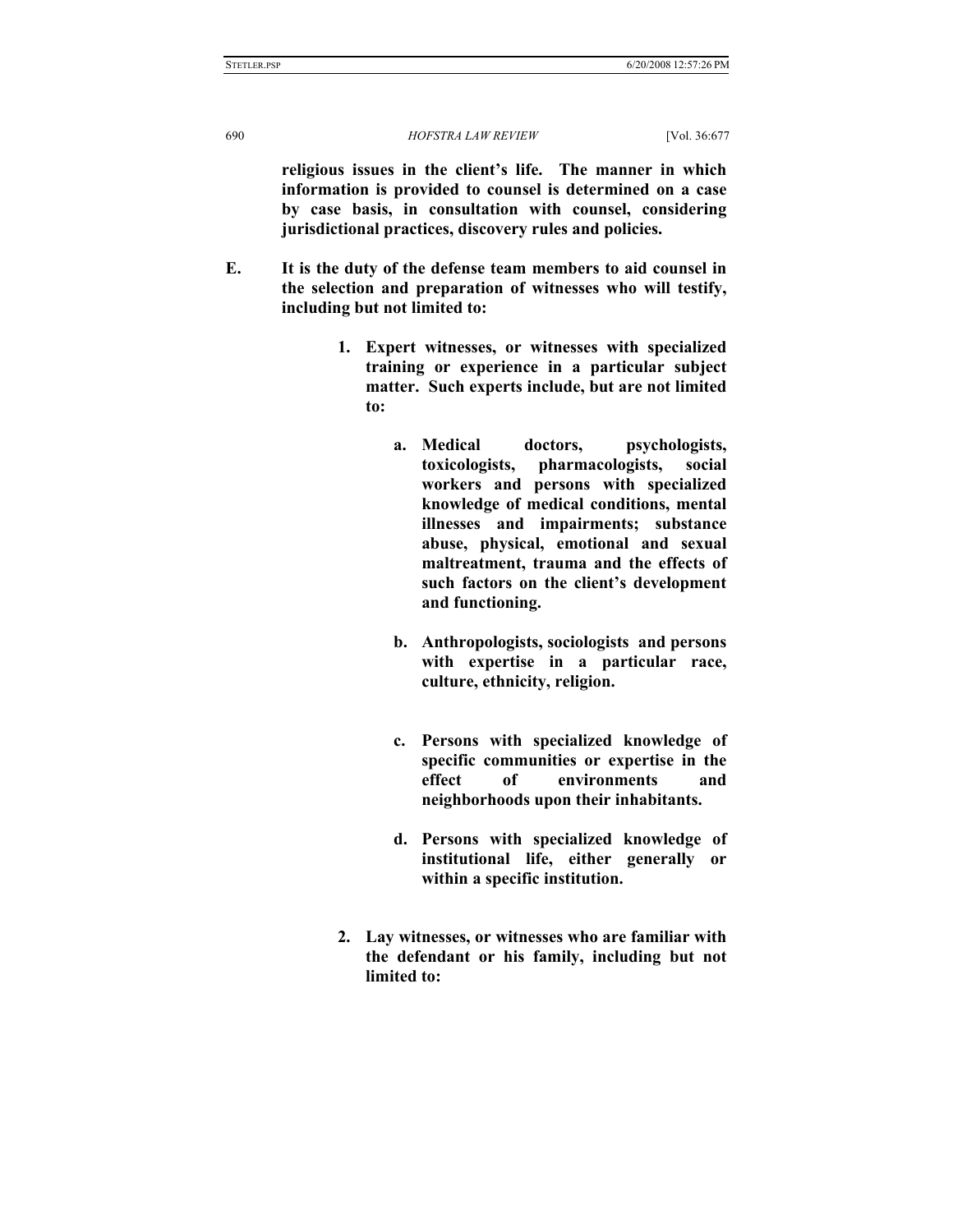- **a. The client's family, extending at least three generations back, and those familiar with the client;**
- **b. The client's friends, teachers, classmates, co-workers, employers, and those who served in the military with the client, as well as others who are familiar with the client's early and current development and functioning, medical history, environmental history, mental health history, educational history, employment and training history, military experience and religious, racial, and cultural experiences and influences upon the client or the client's family;**
- **c. Social service and treatment providers to the client and the client's family members, including doctors, nurses, other medical staff, social workers, and housing or welfare officials;**
- **d. Witnesses familiar with the client's prior juvenile and criminal justice and correctional experiences;**
- **e. Former and current neighbors of the client and the client's family, community members, and others familiar with the neighborhoods in which the client lived, including the type of housing, the economic status of the community, the availability of employment and the prevalence of violence;**
- **f. Witnesses who can testify about the applicable alternative to a death sentence and/or the conditions under which the alternative sentence would be served;**